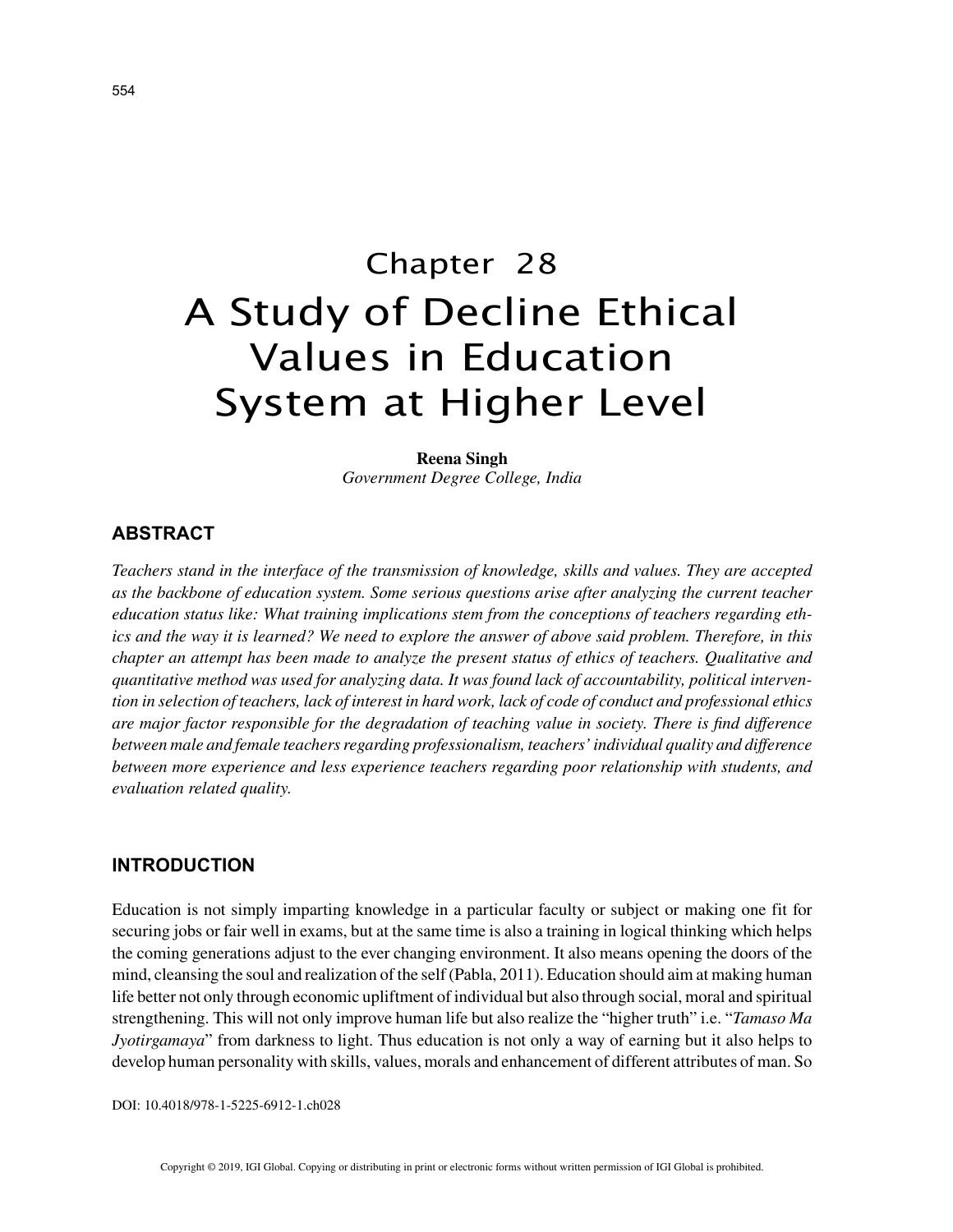education is a vital means for the potentialities of a human being to emerge in a positive direction so that a man can live in society with full of dignity (Bordoloi,2011). Ethics is a branch of philosophy that deals with the morality; the word ethic has been derived from the Greek word 'ethos' which means character (Pabla, 2011). Aristotle was one of the first great philosophers to define the ethics. To him, ethics was more than a moral, religious or legal concept. Ethics begins with each individual self. It comes from an individual's inner feeling which subsequently translates into his or her moral behaviour. Rationally, one learns to adapt to ethics and moral principles through his or her upbringing, socialization, experience and critical reflections on those experiences and the explicit and implicit standards of culture (Shaw, 2008). In addition, ethics is also acquired from religious teachings. All religions provide its believers with strong composition of conduct, part of which involves moral instructions, values and commitments. For example, the Islamic term corresponding to the concept of ethics, though different in scope and nature, is *'ilm al-akhlaq'*. *Al-Akhlaq* is derived from the root word *khulq*, which means to create, to shape and to give form. Accordingly, *'ilm al-akhlaq'*, as a branch of knowledge is a science which deals with the ways to maintain virtues at the optimum level, i.e. to avoid wrongdoing and to do what is right and desirable (McDonough, 1984). *Akhlaq* in a broad sense, therefore, subsumes all actions that are characterized as 'amal salih' (virtuous deed) in the terminology of the Qu'ran. Moreover, the exemplary moral life of Prophet Muhammad s.a.w., according to the Qu'ranic account, had articulated the various applications of Islamic morality and ethics to be followed and emulated by Muslims as mentioned in the Al Qu'ran, verse 4 of Surah al Qalam, "And surely you have sublime morals." There are three basic approaches to the teaching of ethics according to Illingworth:

- 1. A pragmatic approach which relies on teaching students about codes of ethics. In this approach, the emphasis is on elaborating what it means to be a professional in terms of behaviour which accords with an agreed code of conduct.
- 2. An embedded approach which bases ethics on the students' emerging sense of identity. In this approach, ethics is taught as part of a more general understanding of morality and so ethical issues in a particular area are embedded in more general concerns. In this way, students are able to exercise greater autonomy in their ethical decision making.
- 3. A theoretical approach in which students are introduced to ethical theories which can then be applied to a variety of situations and contexts. Each of these approaches can be supported by the use of case studies, which lend themselves to a variety of learning and teaching styles. Significantly, Illingworth also argues for collaboration between ethical theorists and professional practitioners if students are to receive the best possible ethics education. (Illingworth, 2004).

A code of ethics, or statement of values, in the workplace, can also serve to empower the emerging professional to aspire towards a goal of conduct. However, a code is meaningless if it is not reinforced by the social and cultural dynamics of the workplace. Therefore, in addition to being able to recite a professional code, an emerging professional needs to be able to negotiate the workplace environment with ethical and moral courage to see its realisation. Furthermore, an emerging professional needs to be critically aware of how a code should be interpreted in certain professional situations, particularly when presented with situations where values appear to conflict. For example, a teacher may be compelled by their code of ethics to ensure privacy and confidentiality of students but simultaneously be legally and morally obliged to report any indicators of abuse. Therefore, the professional teacher must consider and balance the values associated with these competing priorities by way of moral reasoning, and enact a